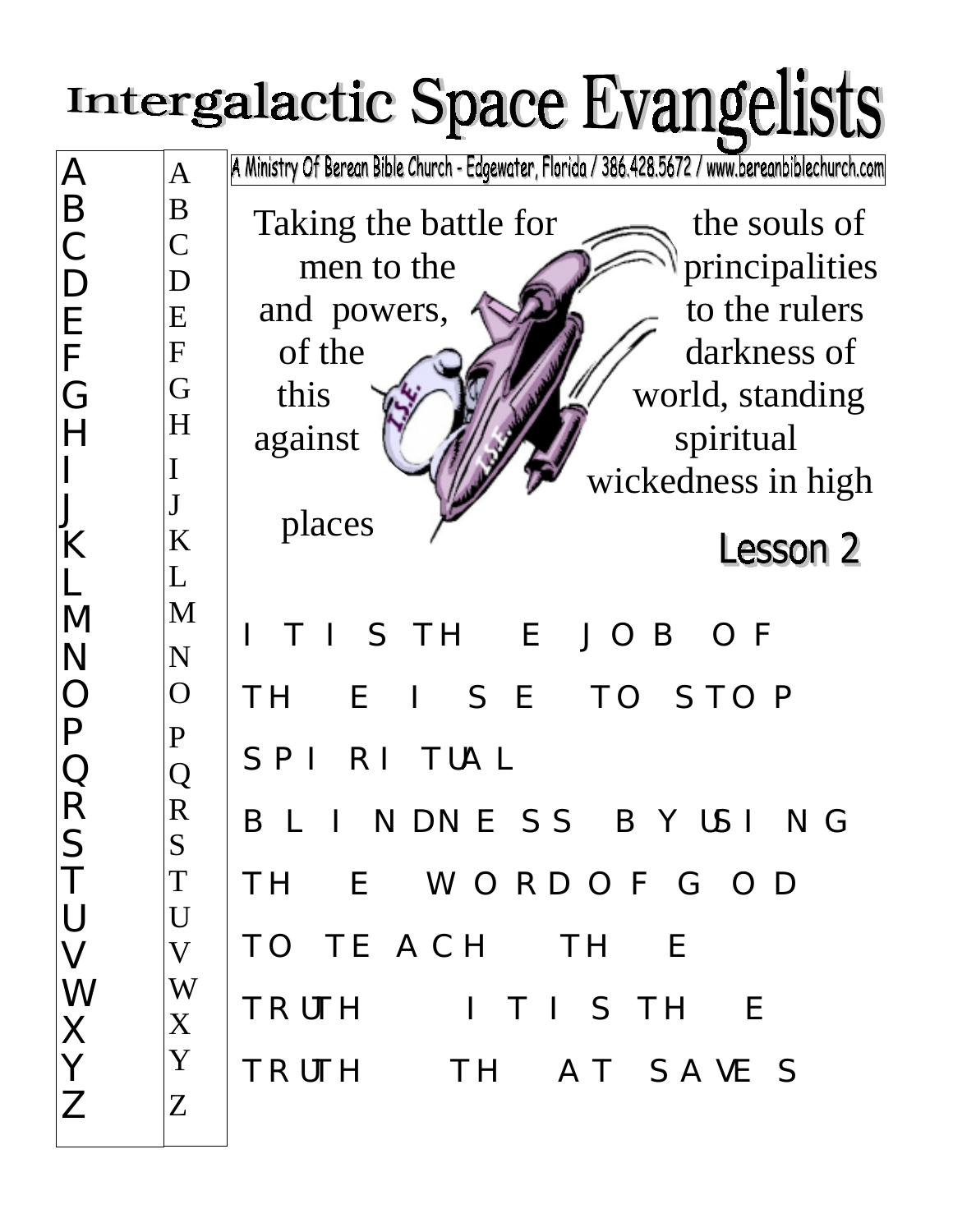**The** Intergalactic Space Evangelist Part 2 Of " Blind Man's Bluff"

 P1 Last time Commander "**M**" sent an *I.S.E.* team to the planet De L'aveugle to find out why all contact with the planet had been lost. The team was made up of 3 of the best, well, almost the best *I.S.E.* team members there ever was.

P2 The team was made up of Jake, Jewels & SemaJ. Jake and Jewels were called the twins and always worked together to solve any problem. But SemaJ, was new *I.S.E.* member and was better known as a Trouble Maker Not A Trouble Breaker.

P3 On board *FALCON 1* the *I.S.E.* team got the ship ready to take off. *FALCON 1* was powered by the WORD OF GOD. Falcon stands for **F**ast **A**s **L**ight **C**raft **O**ffworld **N**egotiator. This ship could fly to end of the *Kalium Galaxy* and back in a moment, in the twinkling of an eye. (1 Cor 15:52).

P4 WORD OF GOD on – Check. SHIELD OF FAITH on – Check. FALCON to full power – Check. HELMET OF SALVATION – on – Check. While the Twins went through the check list SemaJ was busy plotting their course to De L'aveugle. You have the navigation ready for us SemaJ? Almost, he said. Then he added, Wouldn't it be great to stop off at WaterWorld for some great water sports? We do not have time for that right now SemaJ, said Jewels, we have to get to De L'aveugle as soon as we can to find out what is going on there. Maybe on the way back, suggested Jake with a big grin. WaterWorld is a great place. Now don't get carried away Jake, said Jewels, we have a job to do. Right O, said Jake.

P5 Meanwhile the **IDD** were listen to every word they said. We will just see about that *I.S.E.* rescue team, said a snarling voice. Ready a "MegaMeteorBlast".

P6 The engines of *FALCON 1* began to roar to life and shake the hanger. *FALCON 1* ready for take off reported Jake. Roger that *FALCON 1* you are cleared for take off, came the voice of **Jamie the Right** in mission control. Roger that, said Jewels. Lift off in 5, 4, 3, 2, 1, Zero, zero, zero. We have lift off, said SemaJ. Switching over to WORD OF GOD control in 3, 2, 1 Go! Said Jake.

P7 *FALCON 1* leaped into the air. In a few seconds they were a thousand miles away from the earth. Course laid in, said SemaJ, ready to go to Falcon speed. Jewels checked the computer read outs … we are a go for Falcon speed. SemaJ reached up to the control panel and pushed the FS-Go button. The space around **FALCON 1** turned blue, then green, then red then white and off they went.

P8 Next stop the planet De L'aveugle. Except that on Jewels SHIELD OF FAITH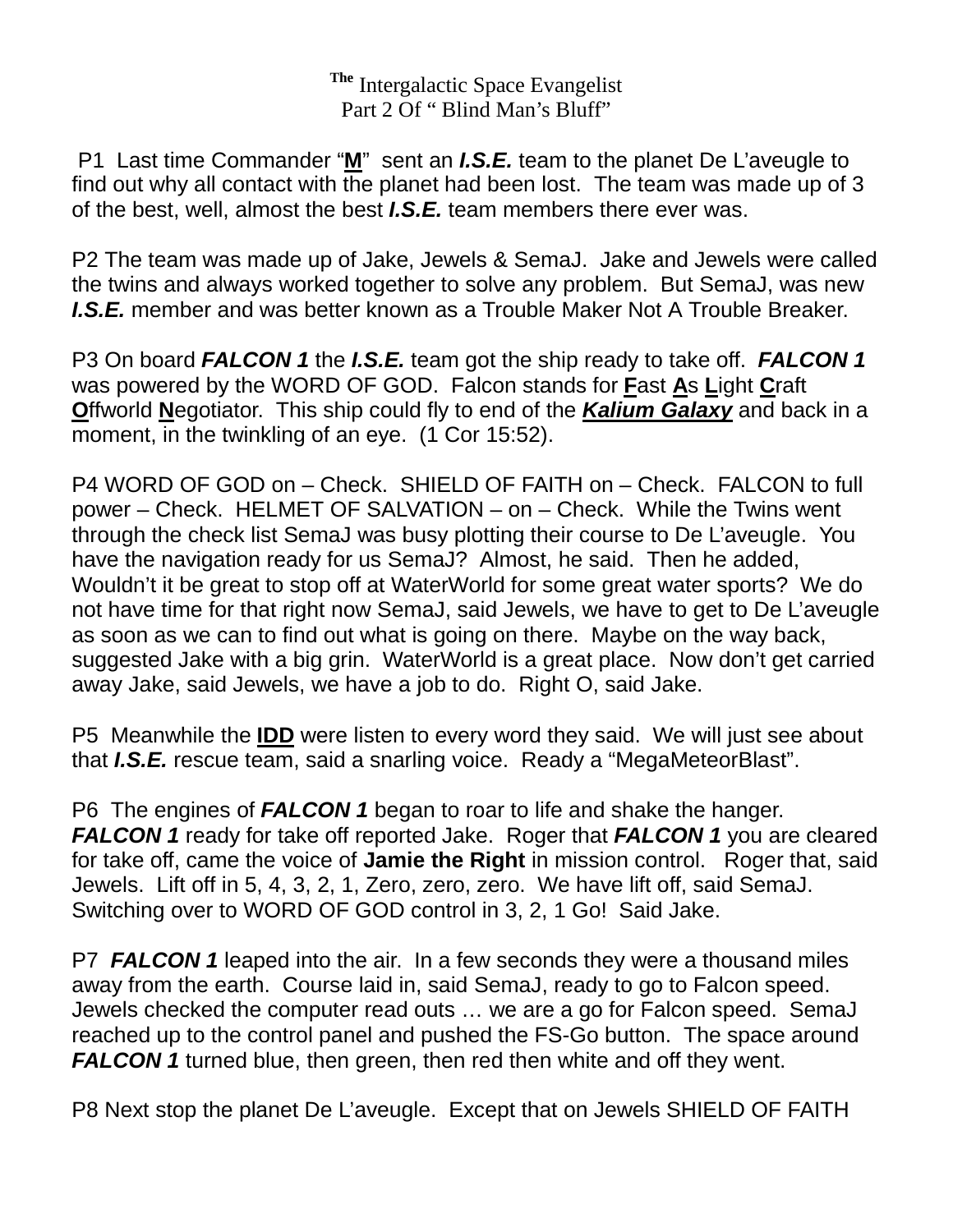screen she saw something coming towards them at incredible speed.

P9 Warning, warning! Said the computer voice. What is it asked SemaJ with fear and trembling in his voice. I am not sure said Jewels. I have never seen any thing like this before in my life. It looks like a meteorite said Jake. Yes, said Jewels but not just any meteorite this one seems to be alive. Oh NO! it is an IDD MegaMeteorBlast and it is heading right for us.

P10 What can they do? What Will they do? Is this the ending of the end of Jake, Jewels and SemaJ?



P11 Tune in next week to see what happens to our 3 friends of the Intergalactic Space Evangelist!

| UNSCRAMBLE THE VERSES                                                                    |                             |                 |  |       |  |         |
|------------------------------------------------------------------------------------------|-----------------------------|-----------------|--|-------|--|---------|
| 2 Cor 4:3 But if our _____________ be hid, it is ________ to them that are _____:        |                             |                 |  |       |  |         |
| 4 In whom the ___________ of this _______________ hath _______________ the minds of      |                             |                 |  |       |  |         |
| them which ___________________ not, lest the ____________________ of the glorious gospel |                             |                 |  |       |  |         |
| of ___________, who is the ____________ of _____________, should _________ unto          |                             |                 |  |       |  |         |
| them.                                                                                    |                             |                 |  |       |  |         |
| <b>WORD BANK</b>                                                                         |                             |                 |  |       |  |         |
| <b>Christ</b>                                                                            | gospel hid world lost image |                 |  |       |  | believe |
|                                                                                          | shine                       | blinded God god |  | light |  |         |
|                                                                                          |                             |                 |  |       |  |         |
|                                                                                          |                             |                 |  |       |  |         |
|                                                                                          |                             |                 |  |       |  |         |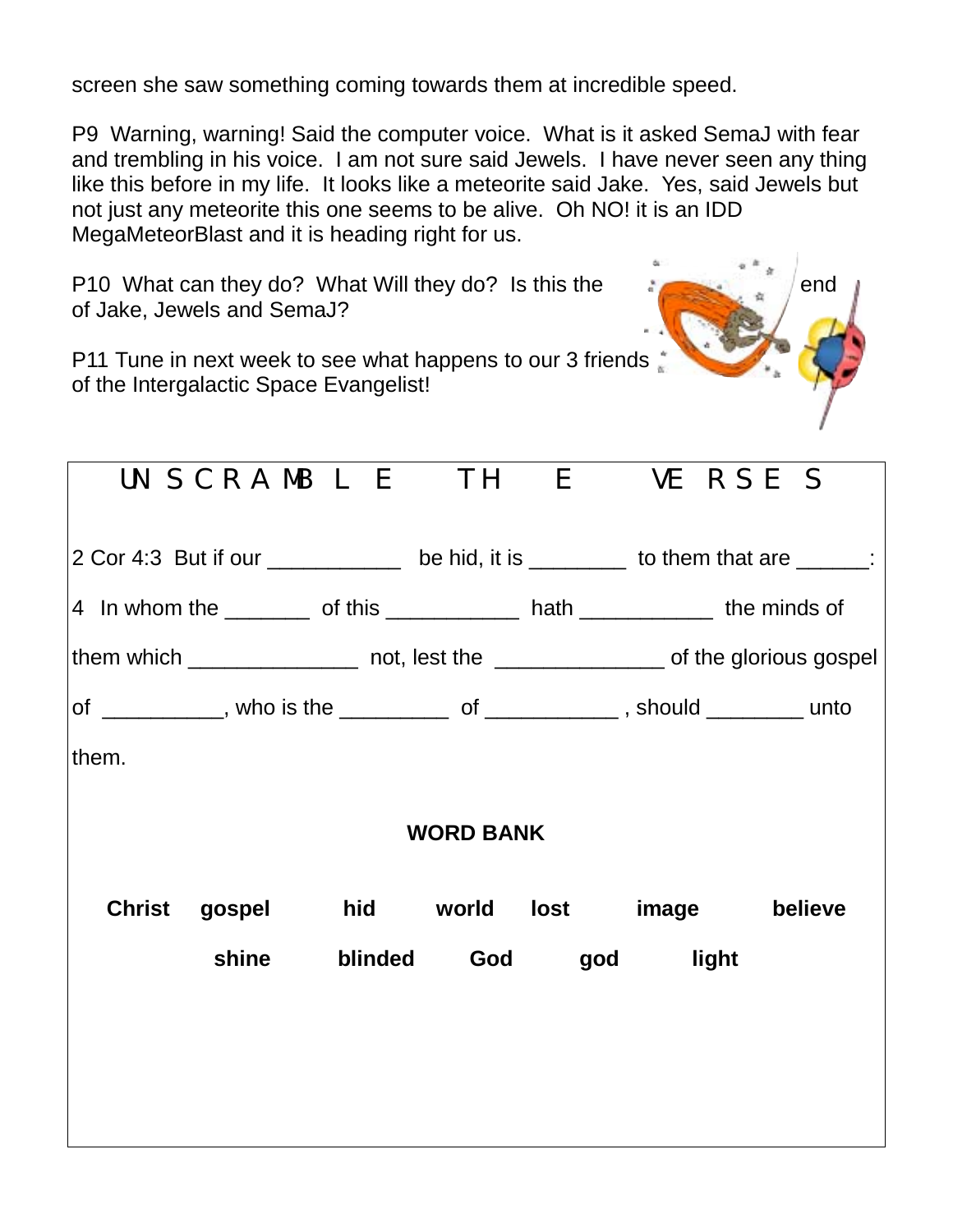## i.s.e. training sector Commander m says



Hello Cadets! Today we will learn about spiritual blindenss. Satan uses spiritual blindness to keep lost people lost. It is our job to stop the IDD by telling people the truth using God's word.

2 Cor 4:3 But if our gospel be hid, it is hid to them that are lost: 4 In whom the god of this world hath blinded the minds of them which believe not, lest the light of the glorious gospel of Christ, who is the image of God, should shine unto them.

Read the verses above and then answer the questions below.

- 1. Who is the gospel hid from?
- 2. Who hides the gospel from the lost?
- 3. What part of the lost person gets blinded?
- 4. Who is the god (little "g") of this world?
- 5. What does blindness bring?
- 6. What does truth bring?
- 7. Who is it that Satan does not want the lost person to see?
- 8. Why doesn't Satan want the lost person to see the image of God?
- 9. Who is the image of God (big G).
- 11.How can spiritually blind people see Jesus?
- 12.What do you think the difference is between the big G and little g God?
- 13.What is the gospel (good news) we preach today?
- 14. What is it that the lost person does not believe?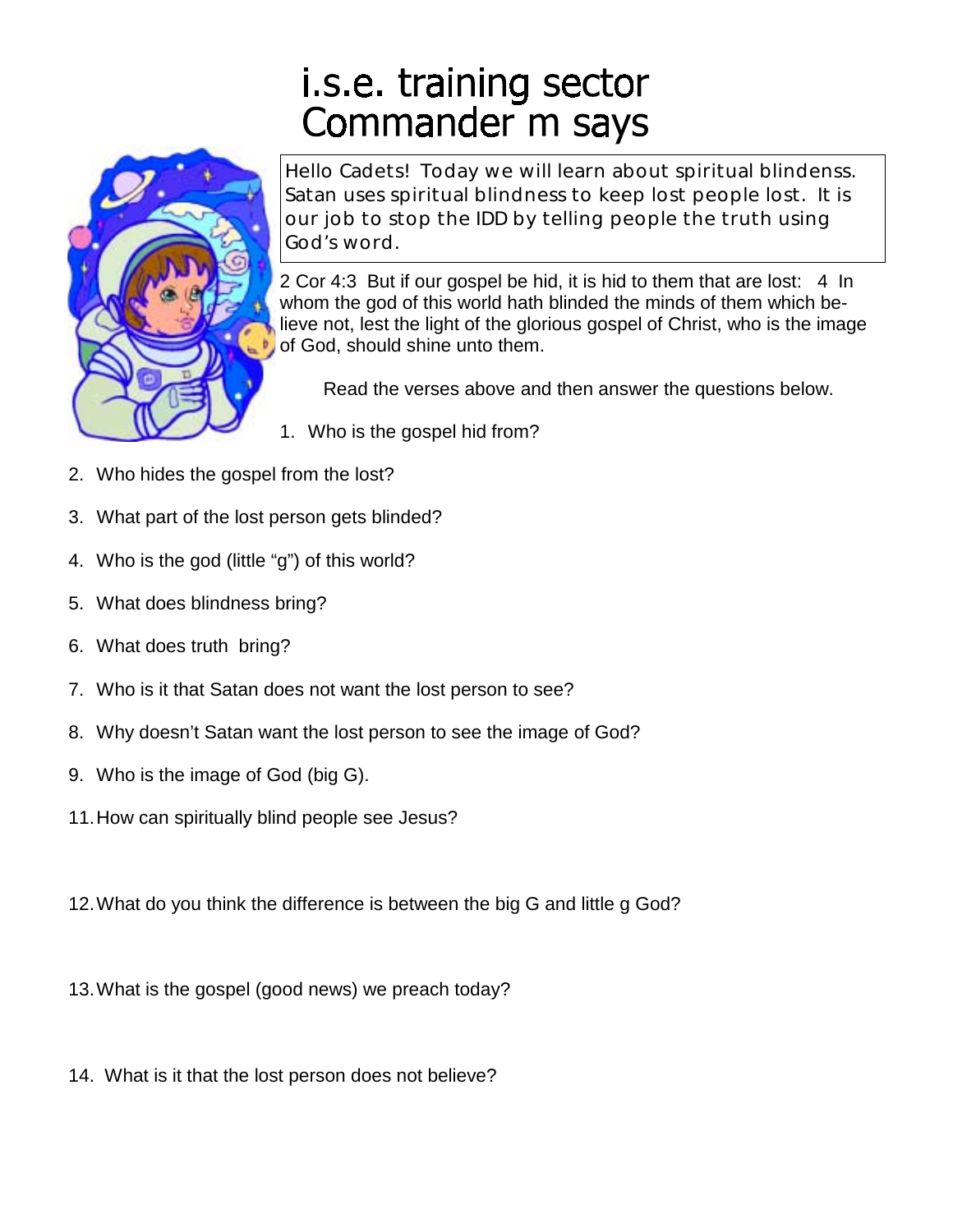